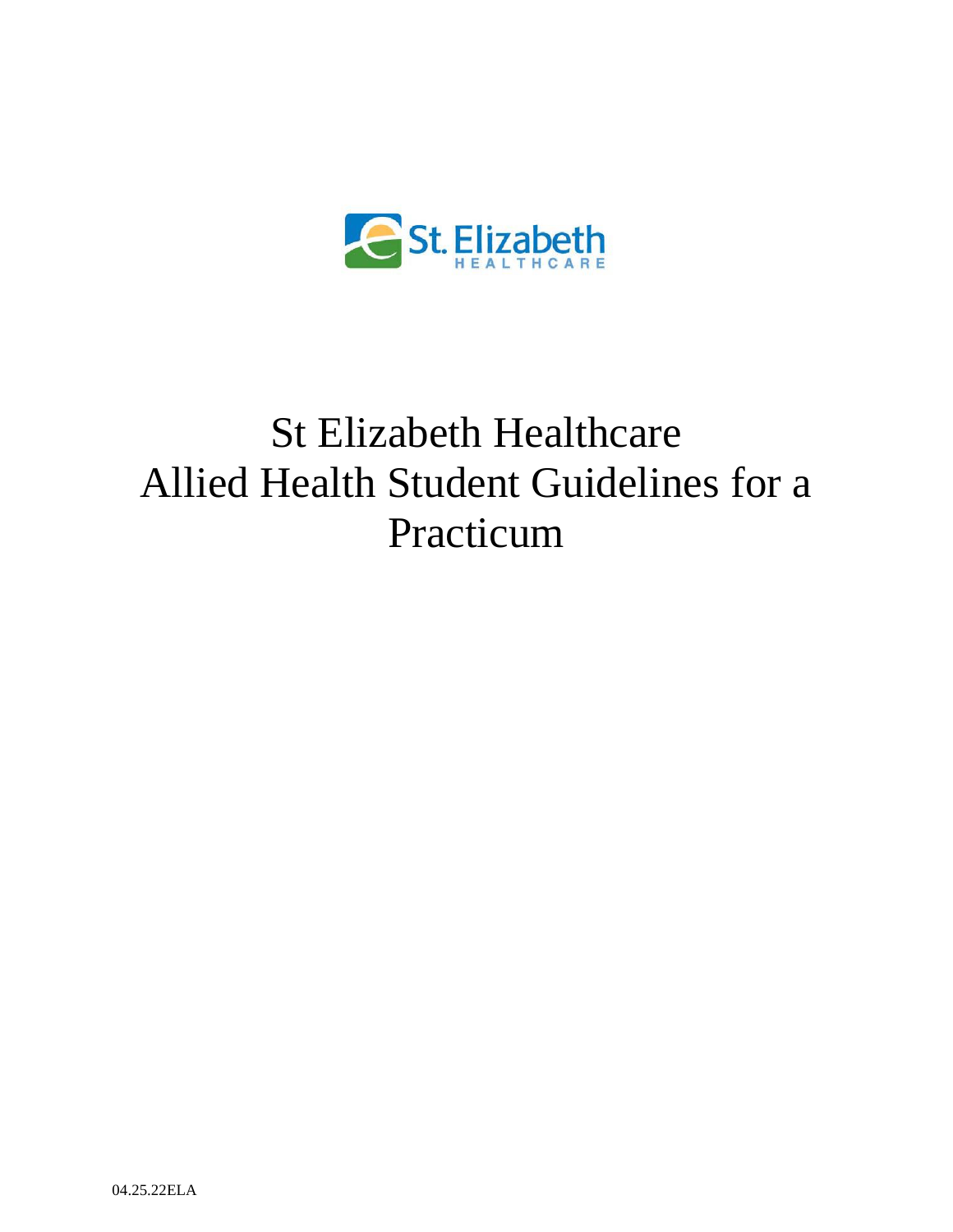## Table of Contents

| Topic                                  | Page Number    |
|----------------------------------------|----------------|
| Setting up a Practicum                 | $\mathbf{1}$   |
| Badging Process, Modules, and Training | 1,2,3          |
| Parking Decals & Parking Instructions  | 3              |
| Dress Code                             | 3,4            |
| <b>Professional Behavior</b>           | $\overline{4}$ |
| Smoking                                | $\overline{4}$ |
| Confidentiality                        | $\overline{4}$ |
| Documentation/EPIC                     | 5              |
| <b>Edgewood Campus Parking Map</b>     | 6              |
| <b>Florence Campus Parking Map</b>     | 7              |
| Ft. Thomas Campus Parking Map          | 8              |
| Dearborn Indiana Campus Parking Map    | 9              |
|                                        |                |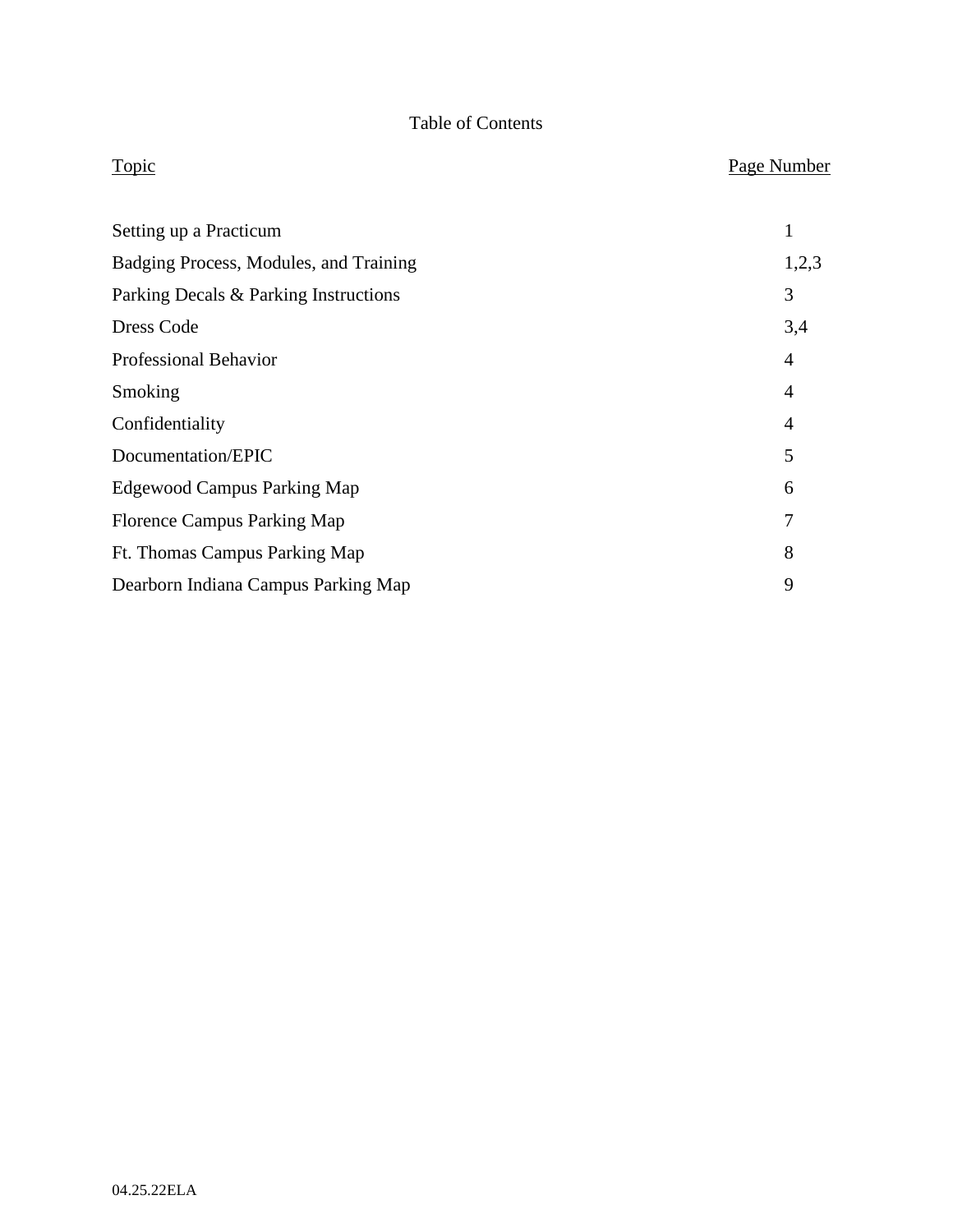#### **Processing Students for a Practicum**

 St Elizabeth Organizational Development wants to make your student encounters go as smoothly as possible. Therefore, we have summarized the steps for setting up students for their practicums.

#### **1. Setting up a practicum**

- a. Contact Organizational Development to verify the school's contract status with St Elizabeth Healthcare before contacting the practicum area you are interested in.
- b. The contract must be signed and approved before initiation of the practicum. A separate contract must be obtained with St Elizabeth Physician (SEP). Please contact Jessica Cleek, 859-212-0004, 859-655-7244 [Jessica.Cleek@stelizabeth.com](mailto:Jessica.Cleek@stelizabeth.com) for contracts with SEP.
- c. For St Elizabeth Physician practicums, contact Jessica Cleek, for scheduling and onboarding processes.
- d. For St Elizabeth Healthcare practicums, contact the unit/area/office that you're interested in. Speak with the manager or appropriate contact person from the area request the dates and times that are available.
- e. Once the practicum location has been set up, contact Organizational Development via email [NSDC@stelizabeth.com](mailto:NSDC@stelizabeth.com) or (859) 655-4866 or 859-655-4798 to provide school clinical coordinator (CC) contact information in order for the CC to receive the Allied Health Student Guidelines with onboarding information, including student orientation modules and the Electronic badge authorization link.
- f. Formstack link for electronic Badge Authorization Form [https://SEH.formstack.com/forms/badge\\_authorization](https://seh.formstack.com/forms/badge_authorization)

### **2. Badging Process, Modules, and Training**

- a. Prior to attending a practicum, all students coming to the St Elizabeth facilities, must complete training annually (calendar year) on the information listed below.
- b. Onboarding modules and tests are revised annually (calendar year) and are available online at [https://workforce.healthcollab.org/students/clinical-placement](https://workforce.healthcollab.org/students/clinical-placement-for-nursing-students/st-elizabeth-healthcare/)[for-nursing-students/st-elizabeth-healthcare/.](https://workforce.healthcollab.org/students/clinical-placement-for-nursing-students/st-elizabeth-healthcare/)
- c. Students may read the modules online, but will need to print the tests, complete them, and give them to the instructor or coordinator at the school for grading. The modules/forms can be sent to the schools upon request. Answer keys will be sent to the designated program coordinator at the school for grading. **All students and instructors must complete training on the following:**
	- i. HIPAA Privacy and Security (annually SEH module **required**),
	- ii. Infection Ctrl BB TB AIDS (annually SEH module optional, but student must have completed Bloodborne Pathogens, TB, and AIDS OSHA training through the school during this year to be exempt from this module) – please note, this is a combined Bloodborne Pathogens and TB module which had previously been separate modules.
	- iii. Identifying and Reporting Abuse Module (annually SEH module **required)**,
	- iv. General Hospital Safety Module (annually SEH module **required**),
	- v. Patient Experience Module (annually SEH module **required**),
	- vi. Obesity: Understanding, Awareness and Sensitivity (annually SEH module **required**),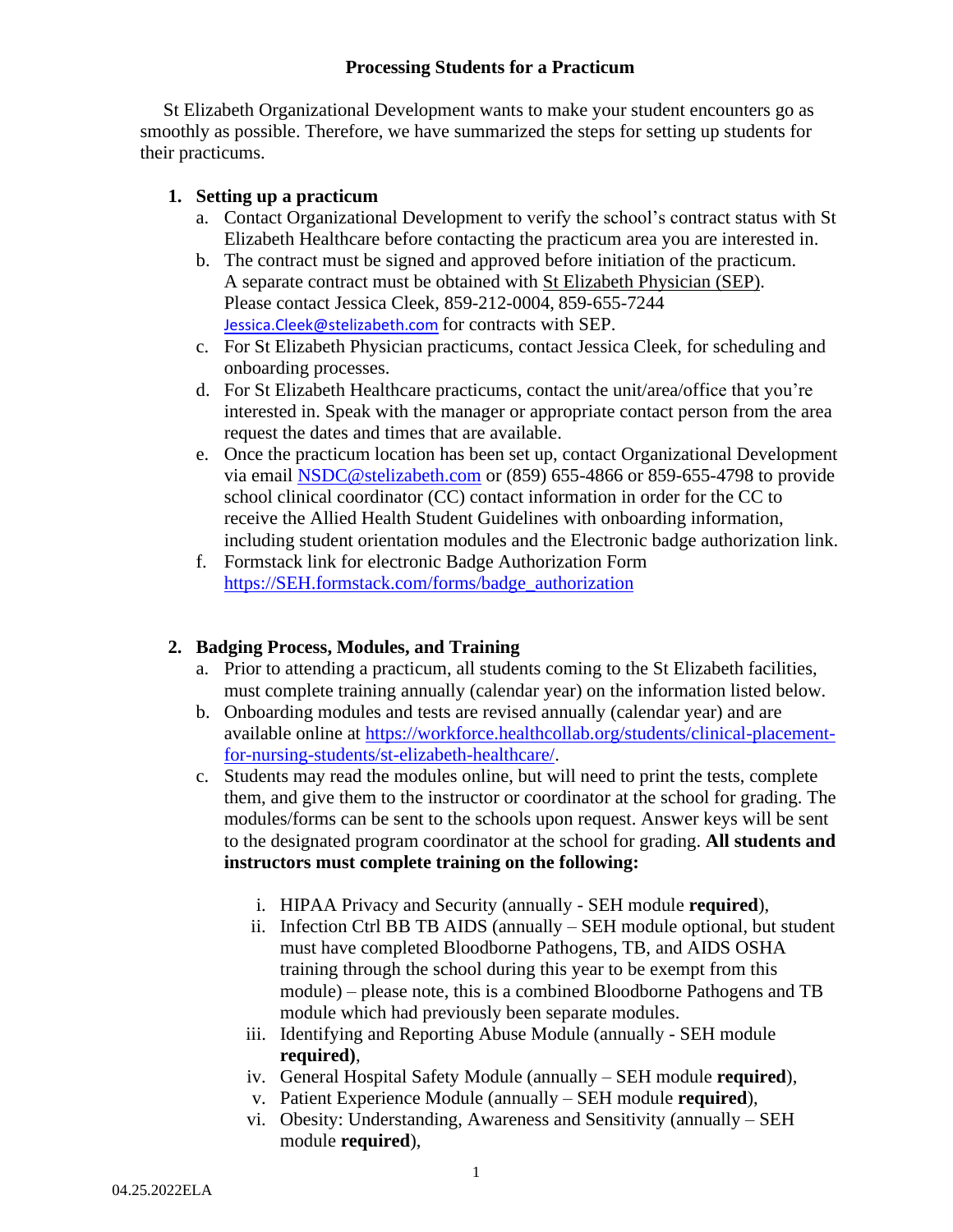- vii. TB skin testing/assessment (annually),
- viii. Up to date immunizations (verify annually), including COVID vaccine or approved COVID exemption with record of testing per school policy. St. Elizabeth recommends weekly testing.
- ix. Criminal background check (one time in student career),
- **x.** EPIC e-learning Modules or EPIC Class (one time only) **If needed for charting purposes.**
- d. **St E employee students have most of the required modules on record in HEALTHSTREAM LMS if already completed within this calendar year. Students can provide the school with a copy of the transcript from HEALTHSTREAM LMS indicating completion of the required modules.**
- e. **\*Note -** It is the school's responsibility to keep record of the above tests, immunizations etc. These do **not** need to be sent in to SEH, **except for a copy of COVID vaccination documentation (one-time) or school indicates an approved COVID vaccine exemption to be submitted at the link identified on the Electronic Student Badge Authorization Form**. The schools are subject to random auditing of student records. A separate link for COVID vaccine documentation is at **[https://SEHOD.formstack.com/forms/vaccine](https://sehod.formstack.com/forms/vaccine)**.
- f. **Completion of these requirements** is to be recorded on the St Elizabeth Healthcare Facility Affiliation Electronic Student Badge Authorization Form, located at [https://workforce.healthcollab.org/students/clinical-placement-for-nursing](https://workforce.healthcollab.org/students/clinical-placement-for-nursing-students/st-elizabeth-healthcare/)[students/st-elizabeth-healthcare/,](https://workforce.healthcollab.org/students/clinical-placement-for-nursing-students/st-elizabeth-healthcare/) or from this link: [https://SEH.formstack.com/forms/badge](https://seh.formstack.com/forms/badge%20authorization) authorization
- g. COVID vaccine exemption students are required to have PRC testing per school policy. St. Elizabeth recommends weekly testing. All test results are kept on file per the school and auditable upon request.
- h. If a student is symptomatic, they should be sent for PRC testing per school policy. All testing results are to be kept on file at the school and are auditable upon request. Please notify [NDC.Correspondence@stelizabeth.com](mailto:NDC.Correspondence@stelizabeth.com) mailbox of any students that are currently in clinical practicums at St. Elizabeth Healthcare that have tested COVID positive, including the students name, facility/unit of clinical practicum and date of positive test.
	- i. If the first test is negative the student should be sent for a second test  $> 24$ hours from the first test
	- ii. If the 2nd test is negative the student would be released to return to clinical immediately
	- iii. If the 2nd test is positive, the student will follow the return-to-clinical guidelines for a positive test described below
	- iv. **COVID+ students may return to clinical 10 days from the date of positive test.**
- i. List all students who have completed the requirements in the rows provided on the Electronic Badge Authorization form, with each completed requirement column marked.
- j. Upon completion of the requirements indicated on the St Elizabeth Healthcare Facility Affiliation Electronic Student Badge Authorization Form (also listed on previous page, under #2c), the responsible faculty member must complete the form: **This form can be accessed electronically at** [https://workforce.healthcollab.org/students/clinical-placement-for-nursing-](https://workforce.healthcollab.org/students/clinical-placement-for-nursing-students/st-elizabeth-healthcare/)

[students/st-elizabeth-healthcare/,](https://workforce.healthcollab.org/students/clinical-placement-for-nursing-students/st-elizabeth-healthcare/) or from this link: [https://SEH.formstack.com/forms/badge\\_authorization](https://seh.formstack.com/forms/badge_authorization)

k. This form must be received *no less than 10 working days prior* to their first practicum day.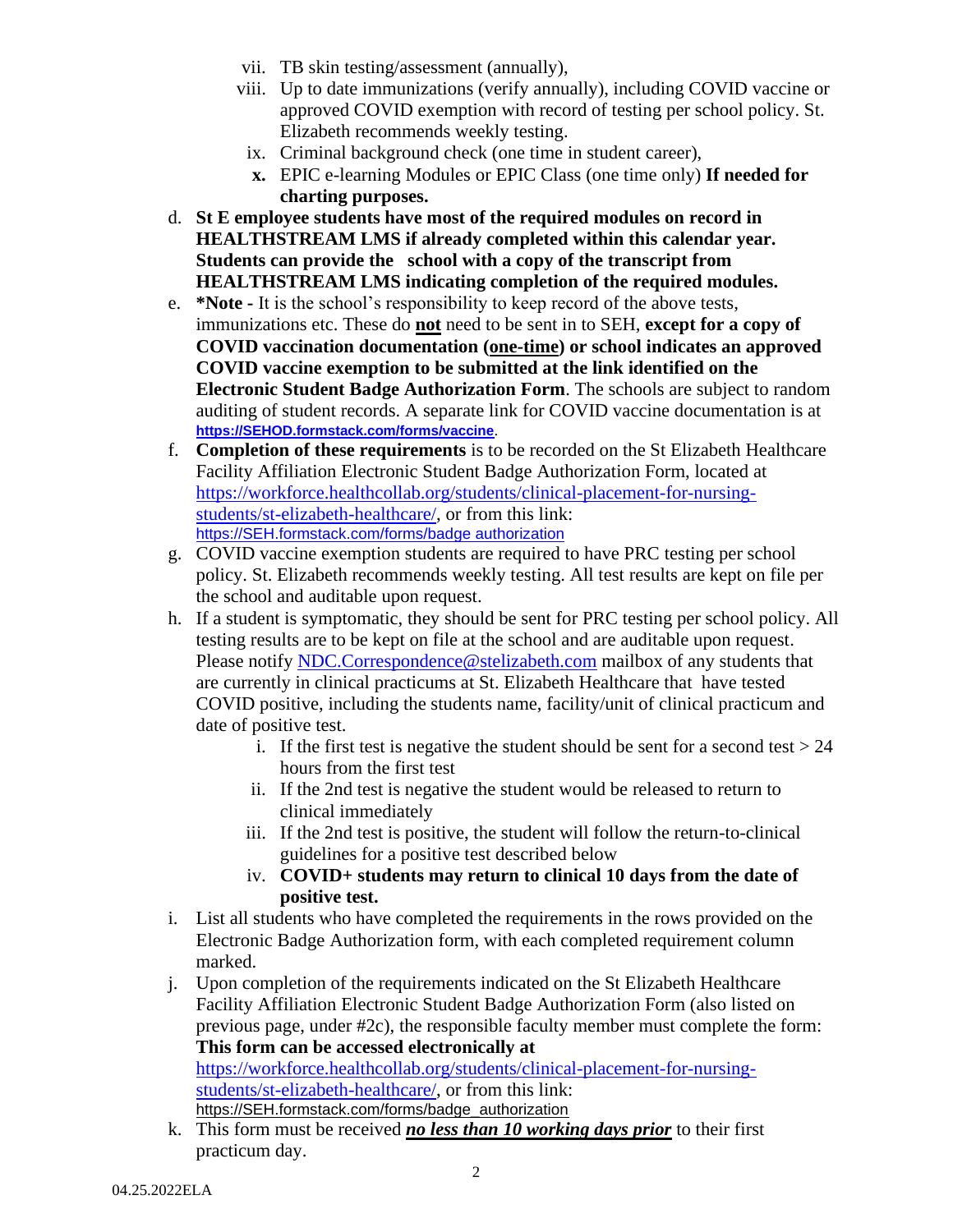- l. The Electronic Badge Authorization Form must be completely filled out with program type, practicum location and campus, practicum SEH Contact (person the student will be doing their practicum with), day and shift, and dates the student will be in the facilities.
- m. If the St Elizabeth Healthcare Facility Affiliation Electronic Student Badge Authorization Form is not filled out completely or accurately, the form will **not be accepted**, and **will be returned.**
- n. Organizational Development will contact the area specified on the Electronic Badge Authorization Form to verify that the student listed on the form has been placed for a practicum in that department.
- o. Students must wear their school picture ID badge while performing a practicum at SEH.
- p. **Students will not be admitted to their practicum without their school badge/ID.**
- q. **All students who are St. E. employees must have a School student ID badge, and EPIC access (if needed). Students may not use their employee ID, EPIC access, or any other employee codes when in the role of student.**

#### **3. Parking Decals & Parking Instructions**

- a. Prior to the first day of the practicum, the student must stop by **security** at any SEH facility to register their vehicles and obtain parking decals. They will need their license plate numbers to fill out the forms.
- b. Decals must be affixed to the windshield's lower left corner.
- c. Returning students who already have decals do not need to obtain another decal.
- d. All students, including weekend and evening students, and employee students are to park:
	- i. **Edgewood** "Lot S", adjacent to Gateway College on Thomas More Parkway. Students may not park in the garage or employee parking, or they will receive a citation. Shuttles are available to transport to the hospital. See Appendix A for parking map for Edgewood.
	- ii. **Florence** students may **NOT** park in employee parking. Students will park in the orange section noted on the map (see Appendix B), enter hospital through the 1A/1B Entrance and follow inside signage to the main hospital. Evening/night shift students only may park in employee parking in the very back facing I75. See Appendix B Florence parking map which outlines the appropriate parking area.
	- iii. **Dearborn** students are to park on the  $4<sup>th</sup>$  floor (top) of the parking garage. See Appendix D for Dearborn parking map.
	- iv. **Ft Thomas, Covington, Grant, other facilities** park in employee parking. Follow signs to employee parking. See Appendix C.
- e. All students parking on SEH property must have parking decals. Students who are employees do not need to obtain a student parking decal if they have an employee decal. Security prefers groups obtain cards ahead of time.
- f. Contact security with any questions or concerns. Call (859) 301-2270 for any problems or difficulties with parking.

#### **4. Dress Code**

- a. Student must follow the SEH dress code policy #HR-ER-05.
- b. Students must wear school uniform, or in areas where professional or business casual dress is used, the student may wear professional attire as described in the dress code for that area. Students may wear lab jackets over the professional dress but must always be easily identified as a student.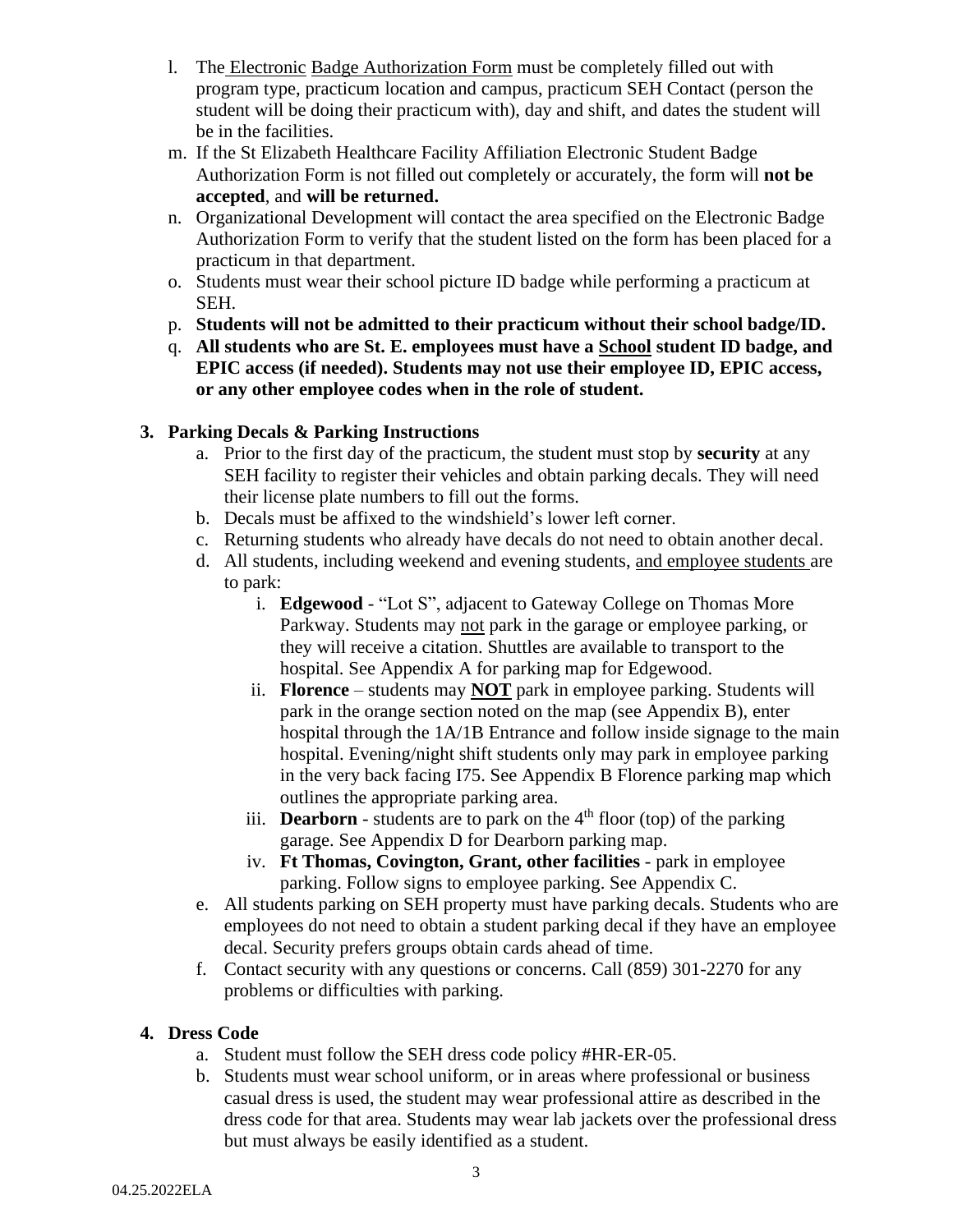- c. Closed-toe shoes with no holes on the top are required in all patient care areas for all personnel. Sandals, flip flops, or crocs with holes may not be worn in patient care areas or non-patient care areas.
- d. No hospital scrubs are allowed unless a student is performing the practicum in an area that requires scrubs, i.e. surgery.
- e. Hair length or style, must in no way, interfere with care or present a hazard to the patient or associate.
- f. Jewelry worn in conjunction with a visible body piercing is to be limited to the ears only (maximum of 3 earrings per ear). Otherwise, the expectation will be that the jewelry associated with a body piercing either be covered or removed while at work (e.g., no nose piercing jewelry, eye piercing jewelry, etc.). Gage earrings are not allowed.
- g. Tattoos that are inappropriate as determined by St. Elizabeth Healthcare Management must be covered. It is preferred that all tattoos be covered when working in a patient care area and/or by individuals that have interactions with patients.
- h. Clothing should be of sufficient weight so as not to be transparent and reveal undergarments. Clothing should be of appropriate size and fit, not too tight, revealing, or in poor taste.
- i. No artificial nails allowed during patient care.
- j. When students or instructors are attending classes or other non-clinical educational events at St Elizabeth, uniform or professional casual dress must be worn. For details, please see the dress code policy.
- k. Violations of dress code policy may result in the individual not being permitted to perform clinicals until the issue has been resolved.
- **5. Professional Behavior**: Exhibits **professionalism** in **behaviors, attitudes, and actions**  (punctual, in uniform, accountable for learning, positive attitude) SEH reserves the right to follow hospital policies for any undesirable unprofessional behavior.

#### **6. Smoking**

a. Students must follow SEH smoking policy which does **not** allow smoking anywhere on the premises, even if in their personal car. See smoking policy.

#### **7. Confidentiality**

- a. Patient information and charts are confidential and should not be photocopied. Even with redacting or blackening out all PHI (Protected Health Information) copying is not permitted.
- b. Patient information may NOT be printed from EPIC. This is a HIPAA violation.
- c. At no time should a student remove copies of SEH patient documents or parts thereof from the premises.
- d. EPIC Production (live version) should never be accessed by a student from an offsite computer. This is considered breach of confidentiality, even if it is for obtaining patient assignments or for looking up patient information on a patient the student cared for or will be caring for at clinical.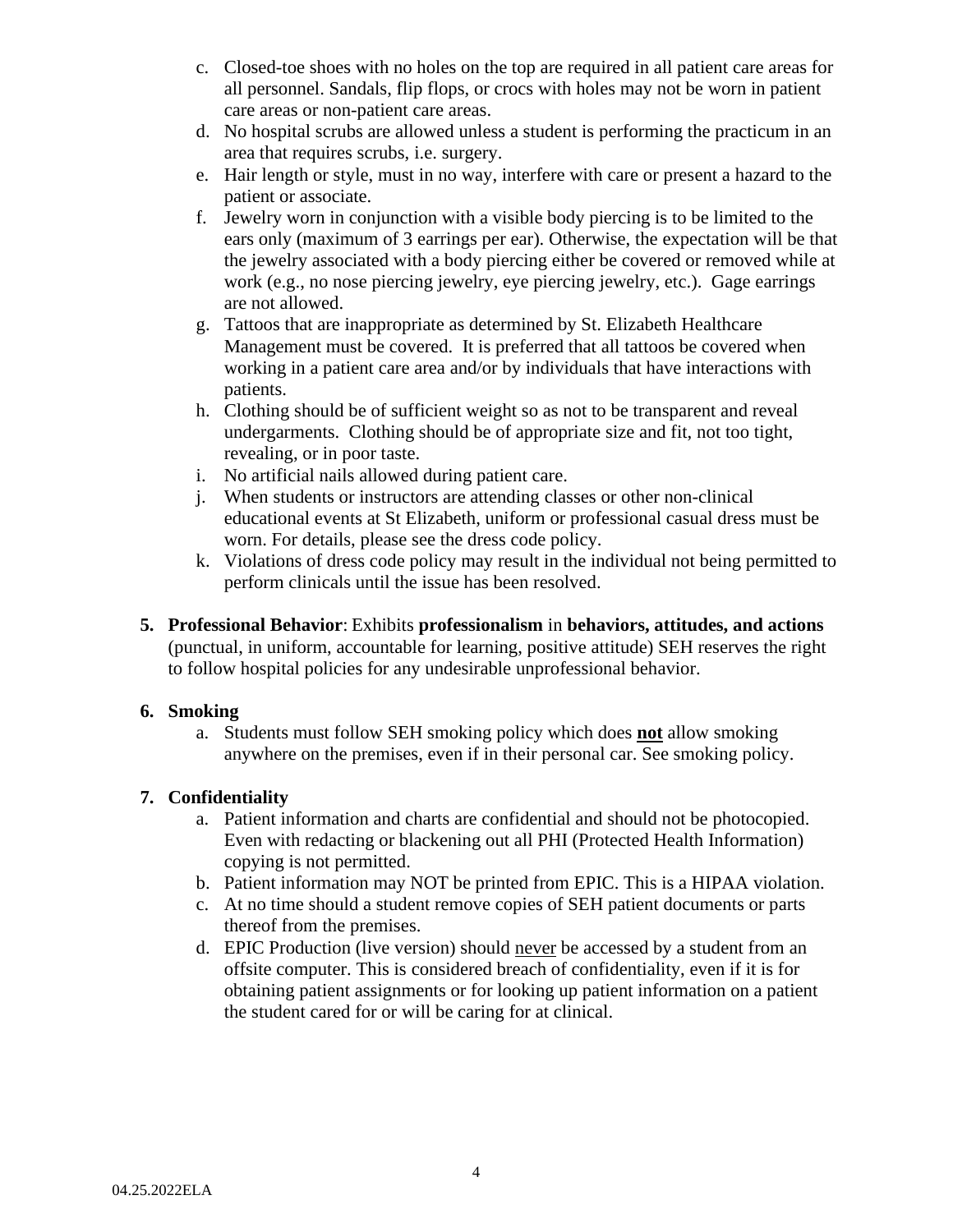#### **8. Documentation/EPIC**

- a. If the student will need access to the patient record during their practicum, they **must have their own access** to EPIC. Students who are employees may not use their employee access to get into EPIC but must obtain a student EPIC access.
- b. EPIC training and access request should be facilitated within the dept. where the student will be doing their practicum**. The manager or student contact will complete the training with the student and submit a SARS request for a "student" EPIC access.**
- c. **Any student may not obtain patient consents.**
- **9.** EPIC Access Requests
	- **ALL Clinical Coordinators must send Electronic SARS request information (student name, date of birth, and last 4 of SSN) to SEH Allied Health Department managers or their designee, for EPIC access.**
	- i. Once their EPIC access number is obtained, the student will login using their student access number and password.
	- ii. Initial password is the students last 4 digits of the Social Security Number with the word Welc@me "W "is a capital letter. Example 9999Welc@me, with "Last 4SS" representing the last for digits of the user's social security number. (Important to note, the "o" in Welcome is replaced with " $(\partial$ ")
	- iii. After your initial log in you will be asked to change your password.
	- iv. Put your Log IN # and password someplace you will remember it.
	- v. If anyone has difficulty, call the help desk at 859-301-2541.

# **Appendix A- Edgewood Campus Parking Map pg. 6**

### **Appendix B- Florence Campus Parking Map pg. 7**

### **Appendix C- Ft. Thomas Campus Parking Map pg. 8**

### **Appendix D- Dearborn, Indiana Campus Parking Map pg. 9**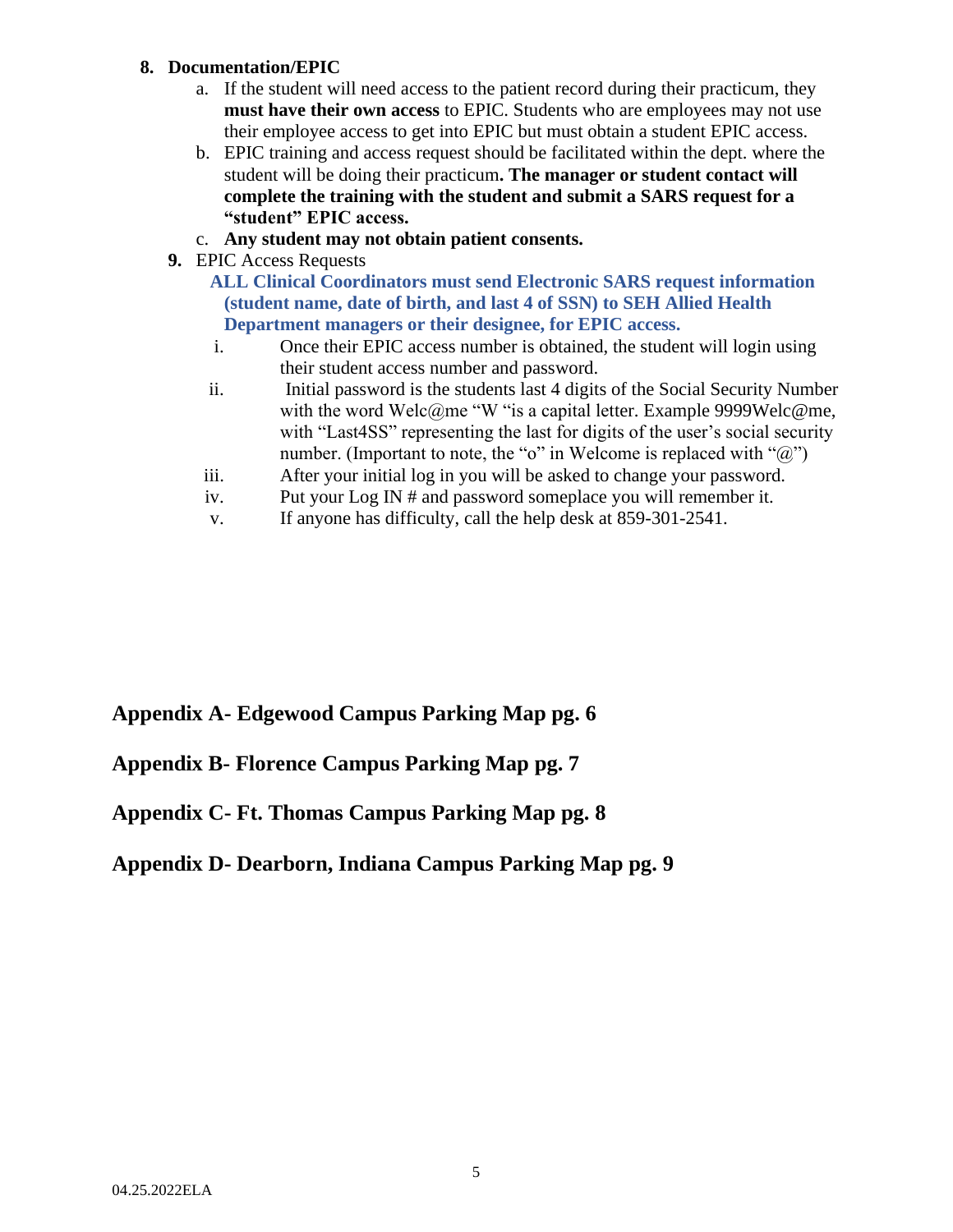# Appendix A Edgewood Campus Parking Map (Park in Lot S, by Gateway Community College)

 **Park Here. LOT S Gateway College** 

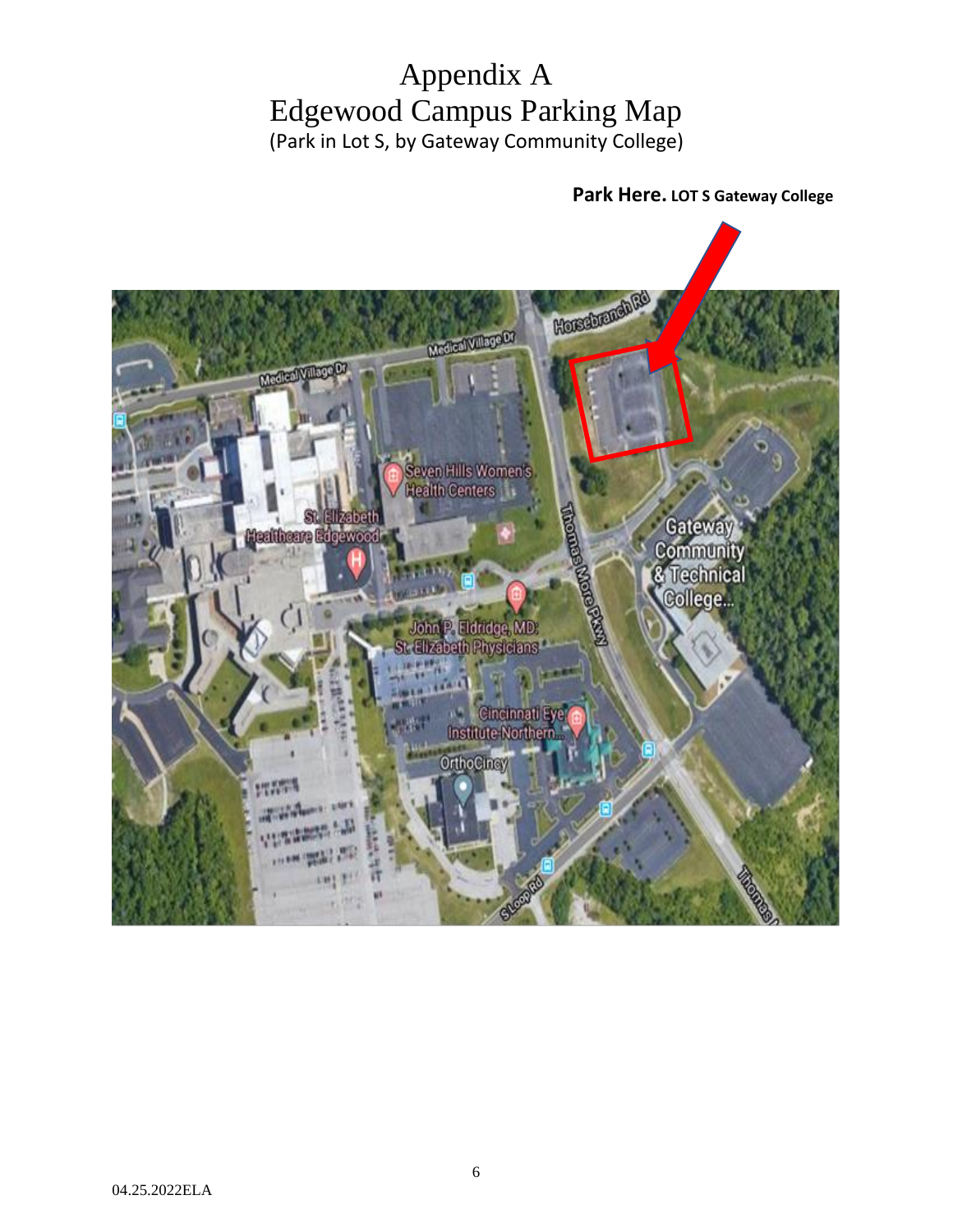# Appendix B Florence Campus Parking Map (Student Parking)



Students will park in the orange section noted on the map, enter hospital through the 1A/1B Entrance and follow inside signage to the main hospital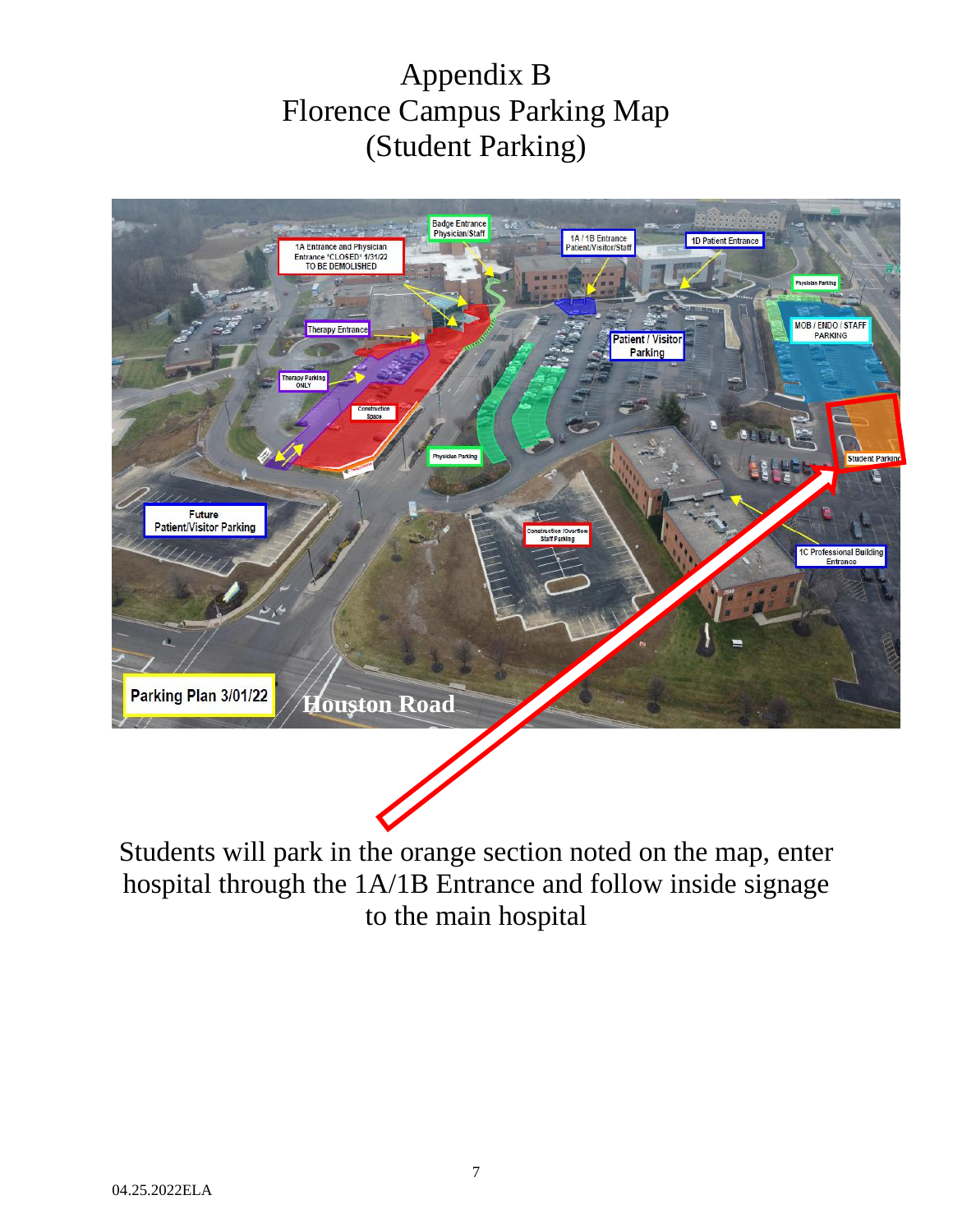# **Appendix C FORT THOMAS CAMPUS PARKING MAP**